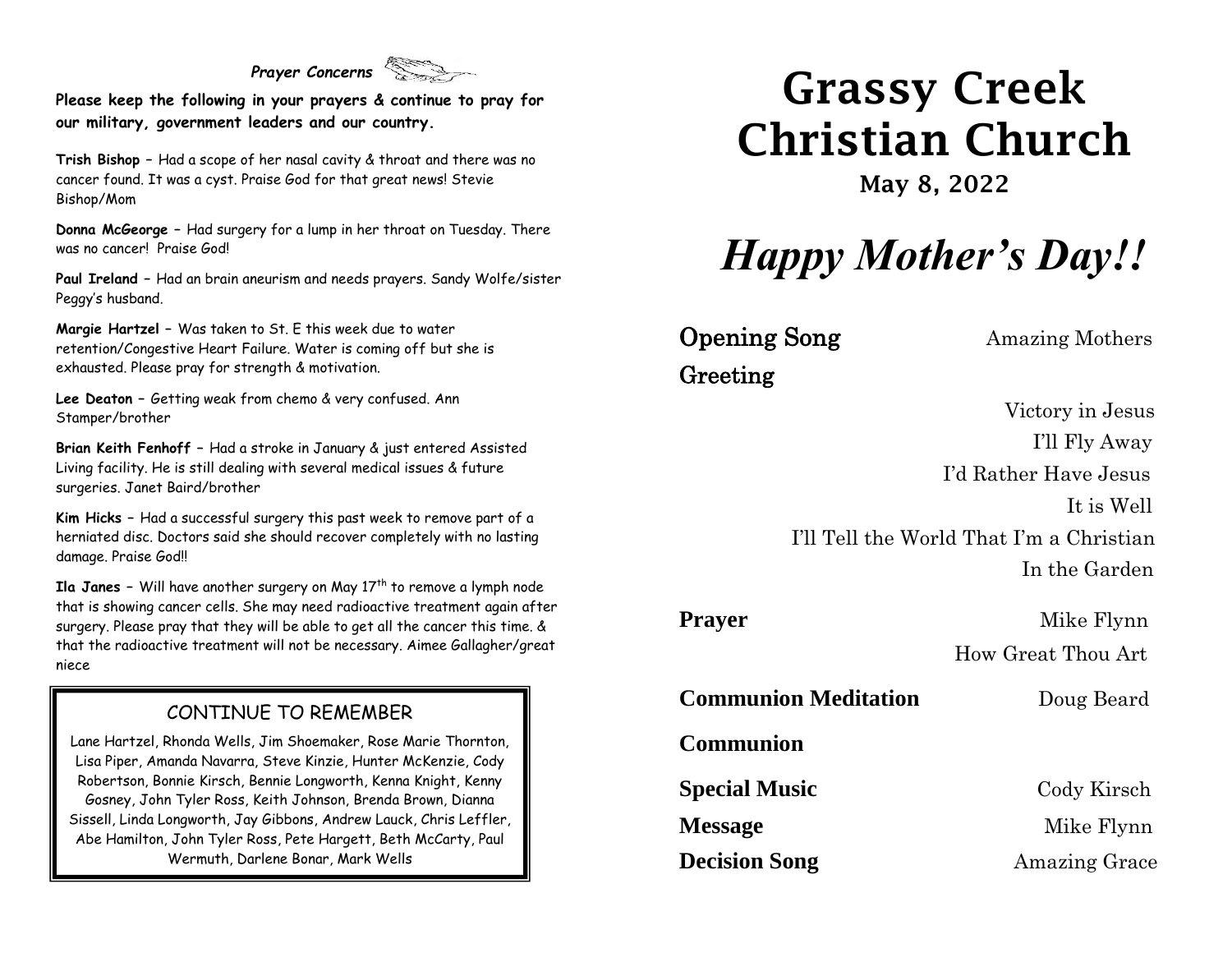

### Mother's Day Prayer

I said a Mother's Day prayer for you To thank The Lord above For blessing me with a lifetime

Of your tenderhearted love. I thanked God for the caring You've shown me through the years, For the closeness we've enjoyed In time of laughter and of tears.

And so I thank you from the heart For all you've done for me And I bless The Lord for giving me The best mother there could be!



### Special Music Schedule



\* \* \* \* \* \*



### Volleyball Sign-up Time!

**Anyone 14 years and older interested in playing volleyball this summer please sign the list on the bulletin board.**

### Walk for Life

 *- - - - - - - -*

New Hope Center will be having their annual "Walk for Life" on Saturday, May  $14<sup>th</sup>$  @ 9:30 am at the Pendleton County Fair Grounds.

There will be doughnuts, snacks, crafts for the kids and hot dogs for lunch!

We will have walk forms available here at the church next week if you are interested in participating.

> For more information, please call (859) 448-5868 or (859) 341-0766.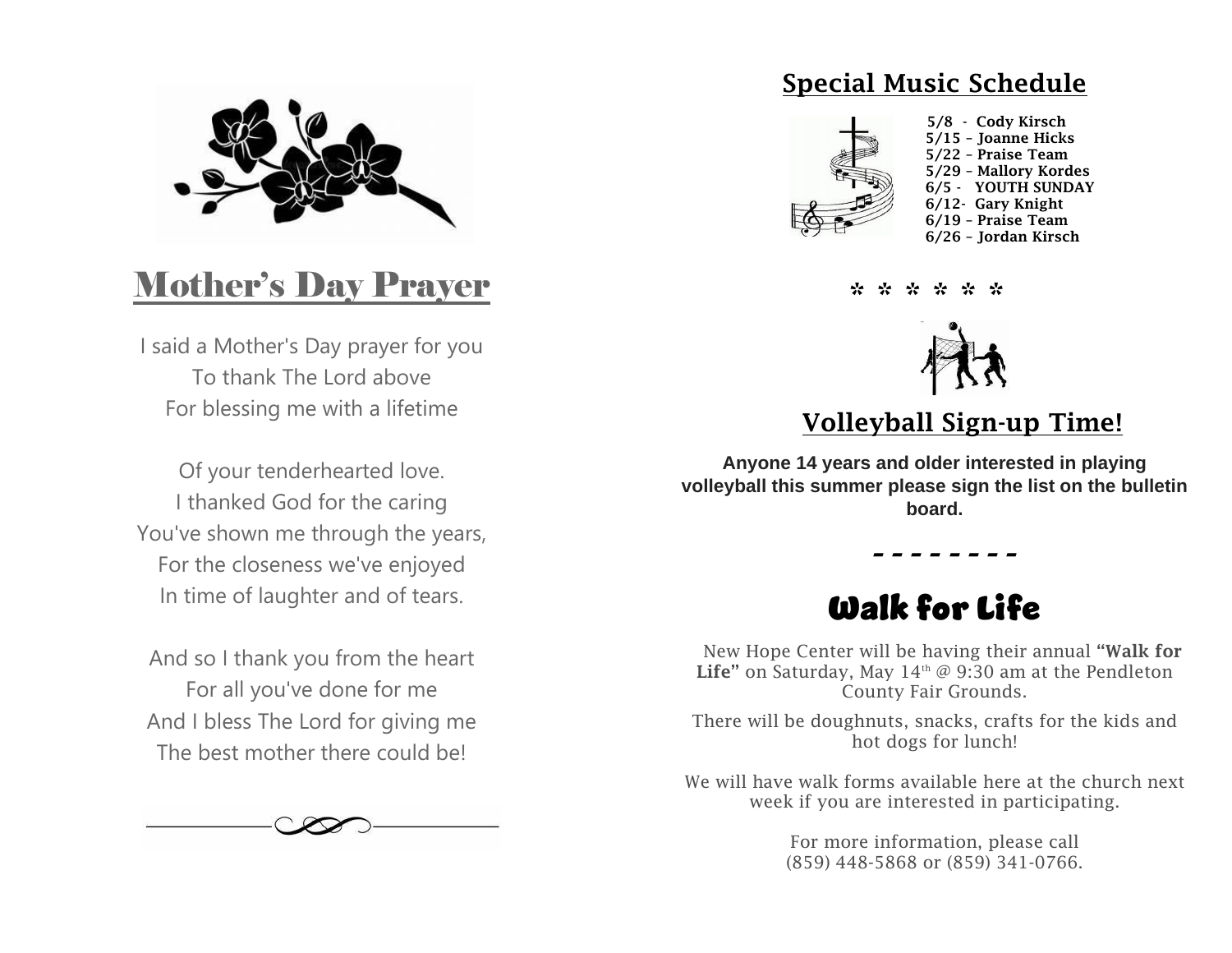#### May Serving Schedule

#### Communion Meditation

5/8 – Doug Beard 5/15 – Noble Martin 5/22 – Rod Longworth 5/29 – Trevor Brown Elder Baptism Service – Edwin Stahl Worship Leader – Mike Flynn Praise Team – Shelley McCarty, Rhonda Bowen, Moriah Conrad, Bethany Hartzel, Tony James Instruments – Amber Burgemier, Evan Hartzel Greeters – Rod & Lori Longworth Sound Board – Zak Bowen Video/Computer – Carlton McCormick Decorating the Sanctuary – Angie McPherson Wee Worship – Kenna Knight Welcome Team – John & Shirley Merrill Mowing Church Yard – Chad, Rhonda & Zak Bowen Mowing Ballfield – Ken Kool Landscaping Maintenance – Lori Fookes

\* \* \* \* \* \*

Our Baby Bottle Boomerang Begins Today!!

Grab a bottle or two & fill them with checks, cash, or coins!



All proceeds go to New Hope Center, dedicated to meeting the physical, emotional, and spiritual needs of those who are served while upholding the sanctity of all human life.

## **VBS is Coming Soon!!**



### **Let's go on a Treasure Hunt**!!

Our NOW group has been working hard to bring you this year's VBS Program –

**Treasure Hunt – Finding the Greatest Treasure**

June 6<sup>th</sup>-9<sup>th</sup> 10:00am – 2:00pm Ages K-5<sup>th</sup>

Each day will be packed with fun!! Bible Lesson, Activity, Craft, Worship Time & Lunch

See Tim for more details